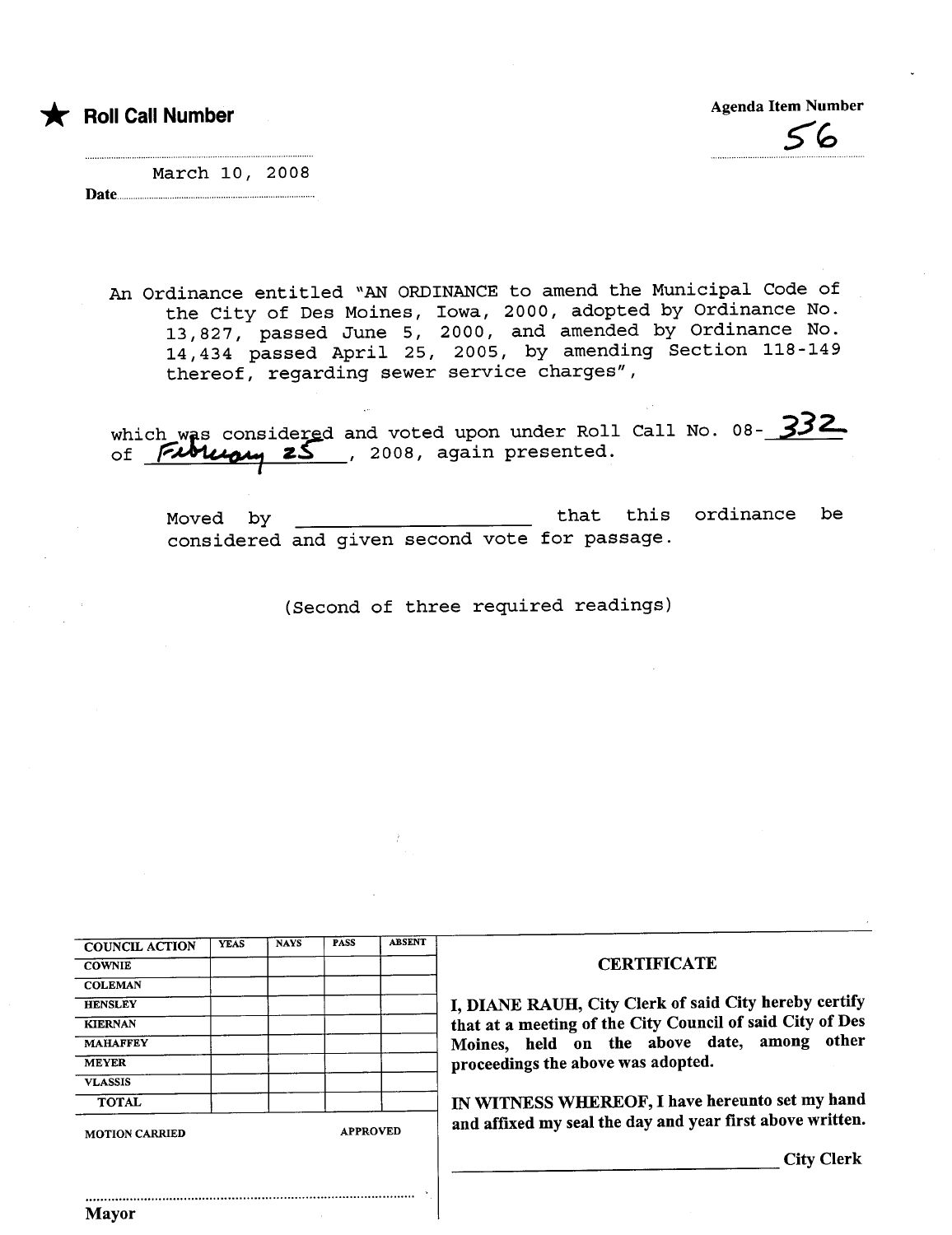|                    |                                                                      |                                                     | ◡                                                                                   |
|--------------------|----------------------------------------------------------------------|-----------------------------------------------------|-------------------------------------------------------------------------------------|
|                    |                                                                      | Date                                                | February 25, 2008 $\angle$                                                          |
| CITY OF DES MOINES | <b>Council</b><br><b>Communication</b><br>Office of the City Manager | Agenda Item No.<br>Roll Call No.<br><b>Director</b> | 45<br>$08 - 3$<br>Communication No. 08,104<br>Submitted by: Allen McKinley, Finance |

### AGENDA HEADING:

Amending the ordinance regarding the sanitary sewer user fees for Wastewater Collection and Treatment Services

#### SYNOPSIS:

Revisions to Chapter 118 Utilities, Division 4. Rentals (Charges for Wastewater Collection and Treatment Services) approving santary sewer rate increases of 6% effective on July 1,2008; July 1, 2009; and July 1, 2010.

#### **FISCAL IMPACT:**

The proposed sewer rate changes are projected to provide thee annual revenue increases of 6% to the Des Moines Santary Sewer System beginning July 1,2008. Proposed rates and estimated annual revenue increases follow:

|                         | <b>Current Rates</b> | Proposed Rates | Increased Revenue |
|-------------------------|----------------------|----------------|-------------------|
| Customer Service Charge | \$4.40               | \$4.40         |                   |
| Volume Charge           | \$3.74               | \$3.96(7/1/08) | \$1,452,000       |
| $per 1,000$ gallons     |                      | \$4.20(7/1/09) | \$1,568,160       |
| of billed water usage)  |                      | \$4.45(7/1/10) | \$1,662,250       |

#### ADDITIONAL INFORMATION:

At the October 29, 2007 Council workshop, staff presented an update on the status of operations and capital improvement plans related to the sanitary sewer system. At that time, staff indicated there would be a need for fee increases in the near future to provide for increasing operating and maintenance expenses, maintaining the City's financial commitments related to outstanding sewer revenue bonds, and financing additional capital projects including those necessary to meet the requirement to separate combined sewers. At the January 4, 2008 Council workshop there was a request for staff to update the financial projections of the sanitary sewer system and make recommendations on rate increases for the near future. At the February 4, 2008 Council workshop, staff presented updated financial projections and recommended three annual fee increases of 6% beginning July 1, 2008.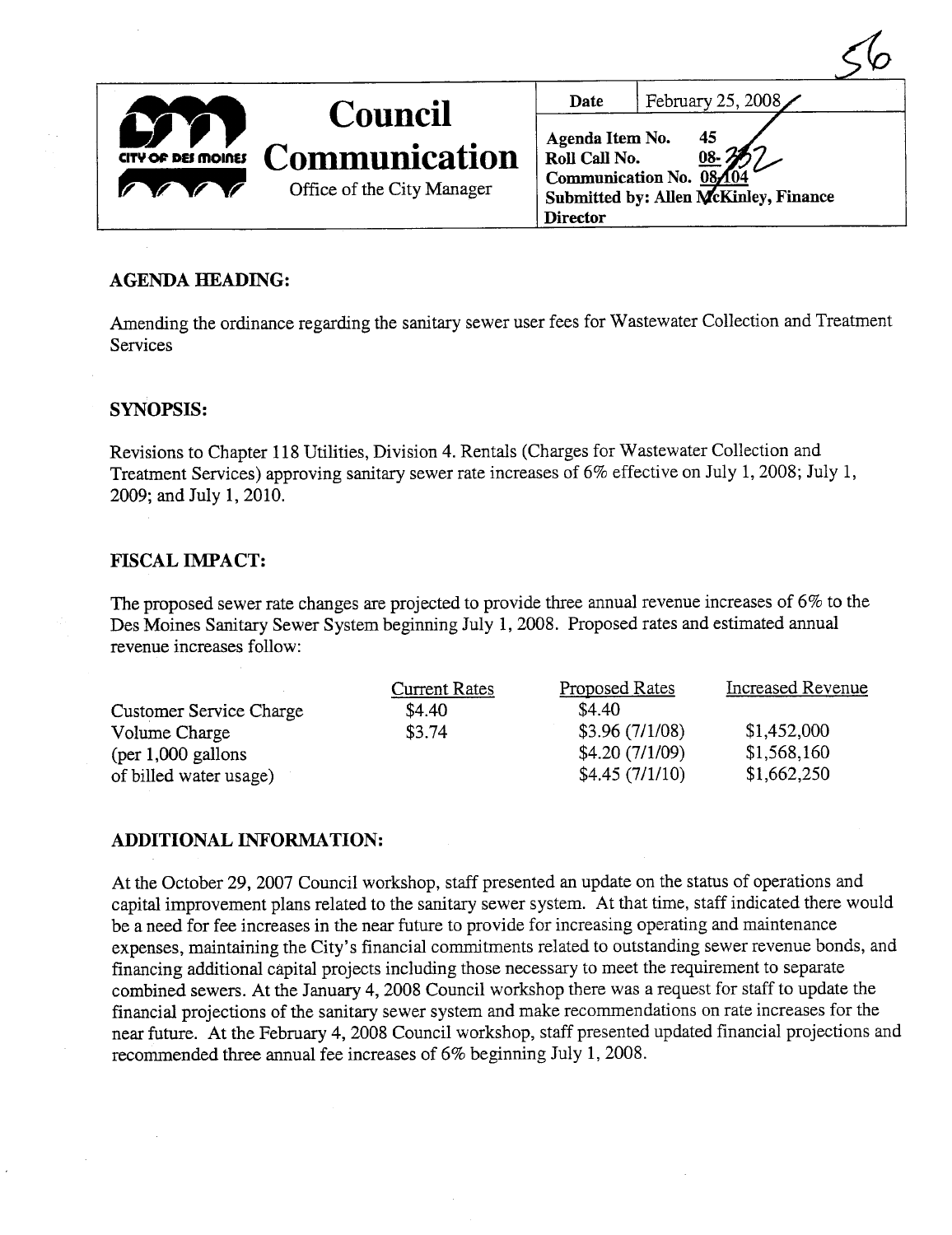## PREVIOUS COUNCIL ACTION(S):

Date: April 25, 2005

# Roll Call Number: 05-1006

Action: Amending Chapter 118 of the Municipal Code regarding santary sewer fees. Moved by Vlassis that this ordinance do now pass,  $\frac{\#14,434}{}$ . Motion Carried 6-1. Nays: Brooks.

# BOARD/COMMSSION ACTION(S): NONE

# ANTICIPATED ACTIONS AND FUTURE COMMITMENTS:

Second and third readings of the ordinance.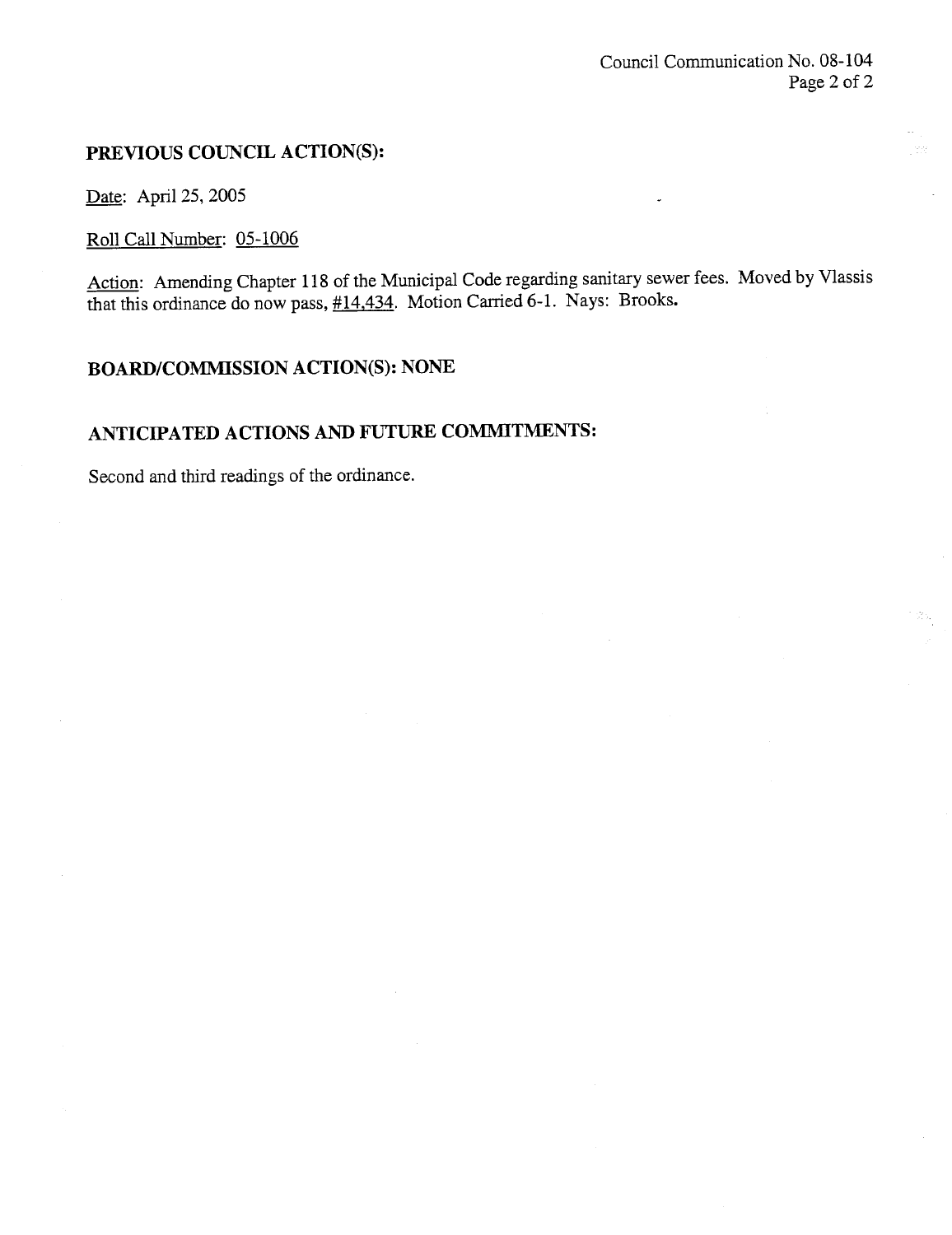ORDINANCE NO. ~

AN ORDINANCE to amend the Municipal Code of the City of Des Moines, Iowa, 2000, adopted by Ordinance No. 13,827, passed June 5, 2000, and amended by Ordinance No. 14,434 passed April 25, 2005, by amending Section 118-149 thereof, regarding sewer service charges.

Be It Ordained by the City Council of the City of Des Moines, Iowa:

Section 1. That the Municipal Code of the City of Des Moines, Iowa, 2000, adopted by Ordinance No. 13,827, passed June 5, 2000, and amended by Ordinance No. 14,434 passed April 25, is hereby amended by amending Section 118-149 regarding sewer service charges, as follows:

### Sec. 118-149. Sewer service charges--Volume charge and customer service charge.

- (a) Every customer shall pay to the city the rates and charges as hereinafter established and specified for the purpose of contributing toward the costs of construction, maintenance and operation of the wastewater treatment system.
- (b) Except as hereinafter provided, each customer whose property lies within the corporate limits of the city shall pay to the city, either directly or, at the direction of the city manager, through its collection agent at the agent's office, at the same time payment for city water service is made, a volume charge for domestic wastewater contribution. The volume charge shall be calculated as follows: (1) for the period ending June 30, 2005, the volume charge shall be calculated on the basis of \$2.97 for each 1,000 gallons of water; (2) for the period July 1, 2005 through June 30, 2006, the volume charge shall be calculated on the basis of \$3.21 for each 1,000 gallons of water; (3) for the period July 1, 2006 through June 30, 2007, the volume charge shall be calculated on the basis of \$3.46 for each 1,000 gallons of water; and (4) for the period July 1, 2007-and thereafter through June 30, 2008, the volume charge shall be calculated on the basis of \$3.74 for each 1,000 gallons of water, or fraction thereof, consumed by each customer each month; and (5) for the period July 1, 2008 through June 30, 2009, the volume charge shall be calculated on the basis of \$3.96 for each 1,000 gallons of water, or fraction thereof, consumed by each customer each